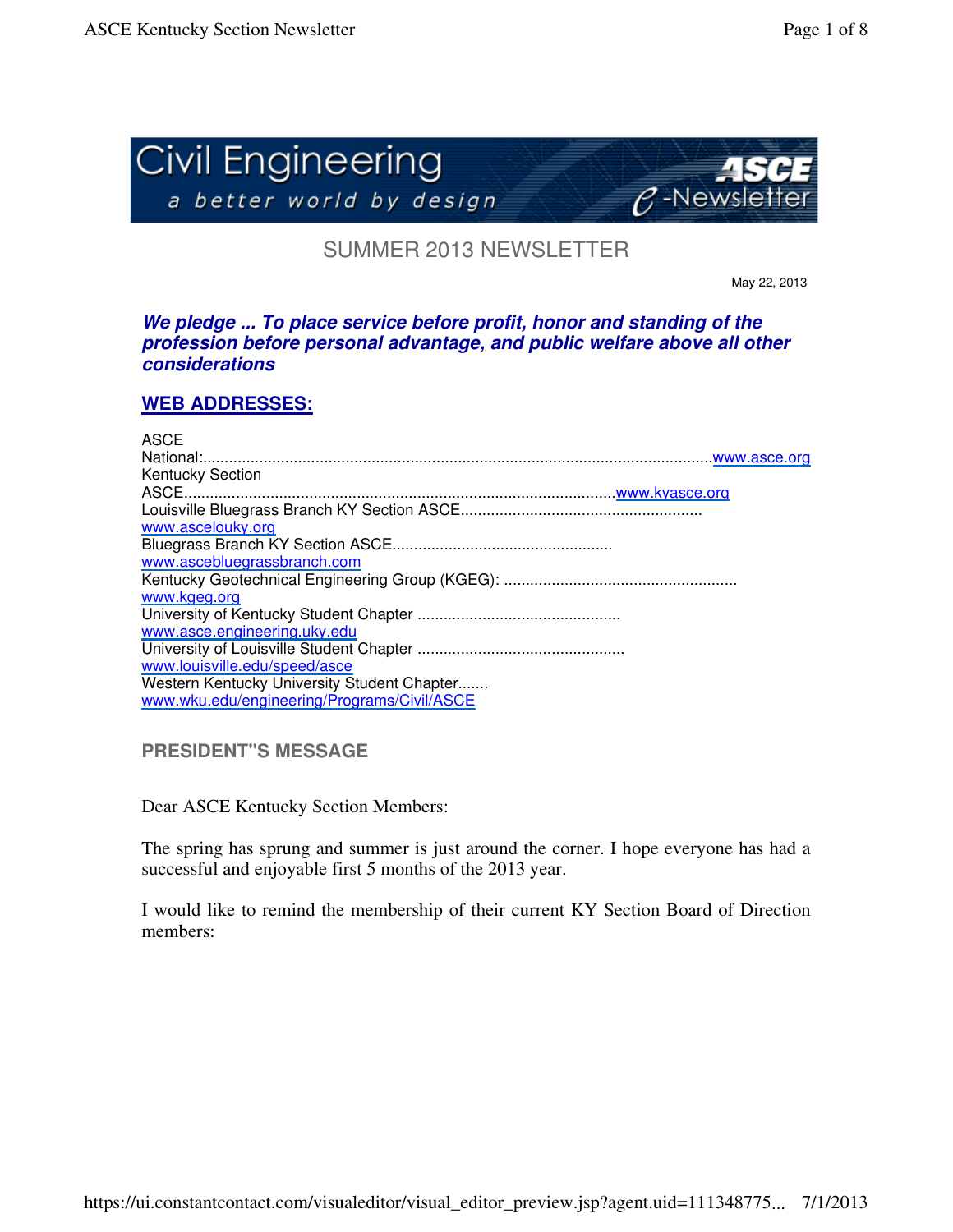| Daniel Tegene, PE Past President |                          |
|----------------------------------|--------------------------|
| Craig Barnett, PE President      |                          |
| Chris Keil, PE                   | <b>Vice-President</b>    |
| Josh Johnson, PE                 | <b>Treasurer</b>         |
| <b>Andy Gilley, PE</b>           | <b>Secretary</b>         |
| <b>Colette Easter</b>            | <b>Newsletter Editor</b> |

If you have any questions, concerns or comments for the KY Section, please feel free to contact any of the officers listed above. Their contact information is readily available on the contact page.

The KY Section recently held the  $2<sup>nd</sup>$  quarter Board meeting in conjunction with the Region 4 Delegate meeting in Louisville, KY. The meeting was very well received and it was a pleasure for the KY Section to host the delegate meeting. A big thanks goes out to the meeting organizers, J.P. Mohsen and Jon Keeling. If you have any questions, concerns or suggestions, please contact me by phone (859) 806-6267 or email craig.barnett@stantec.com. I'll be sure to discuss them with the rest of the Board during the quarterly meetings. Our next meeting will be held in July.

Our annual meeting will be held in Louisville on October 25th, 2013. The planning committee is moving forward with plans for the meeting and there will be more information to come throughout the year. Stay tuned and check out the website for updates. For a flyer with some of the details click the link: 2013 KY ASCE Annual Meeting Announcement If you have any suggestions or questions in regards to the annual meeting, please contact the planning Chair, Chris Keil chris.keil@strand.com.

Regards,

T. Craig Barnett, PE, MASCE President, KY Section ASCE

**BRANCH REPORTS**

#### **BLUEGRASS BRANCH**

The Blue Grass Branch had a joint meeting on March  $22<sup>nd</sup>$  with the University of Kentucky Student section, where a mini career fair was held, approximately 10 companies participated. On April 19<sup>th</sup> the branch welcomed Jim Buckles who discussed the University of Kentucky flood mitigation project.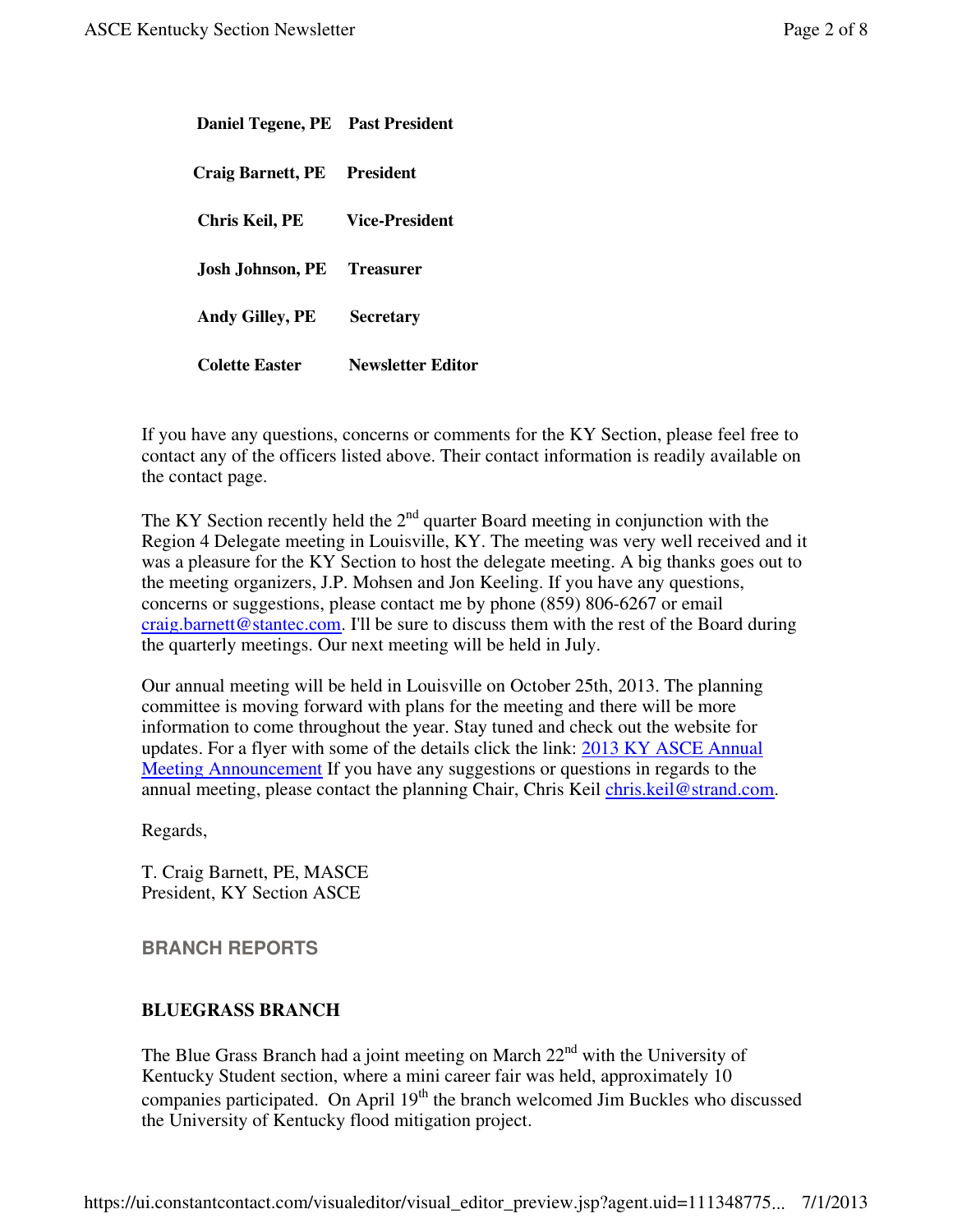The final Blue Grass Branch meeting before summer will be on Friday, May 22 at 12:00 at the University of Kentucky Mining and Mineral Resource Building. We will be welcoming Amy Sohner with Bluegrass PRIDE who will be discussing the Empower Lexington plan.

The Younger Member group will be hosting a cookout on June  $29<sup>th</sup>$ , members and families are welcome to join us!

Please visit our website for additional information: www.ascebluegrassbranch.com

# **LOUISVILLE BRANCH**

## *ASCE Louisville Branch Younger Member Group*

For more information on the ASCE Louisville Branch Younger Member Group, please contact Ryan D. Tinsley at ryan.tinsley@strand.com or visit our Facebook group page.

# **REGION 4 and GOVERNOR'S UPDATE by Jon Keeling**

Hello Section Members! I just wanted provide an update on recent regional happenings and various activities I have been performing as Governor on behalf of all of you.

As most have seen from recent "ASCE News" emails, we have two official nominees for ASCE National President-Elect candidates, and later this summer all of us will be asked to vote! The candidates are Bob Stevens and Mark Woodsen. I would encourage everyone to review the bios and vision statements of Bob Stevens and Mark Woodson and exercise your right to vote this year. You can find more information on the candidates by going to.

http://www.asce.org/About-ASCE/Governance/Elections/Official-Nominees-for-President-Elect/

Other recent activities I have participated in included our recent Region 4 Board of Governors and Assembly of Delegates Meeting, held in Louisville on April 19-20, 2013. I assisted Dr. JP Mohsen (Louisville Branch Member and former Region 4 Governor) with planning and preparations for this meeting, and we had over 30 members attend from Kentucky and our surrounding Region 4 states. JP was honored at the meeting for his service to ASCE as Regional Governor - congratulations and thanks to JP!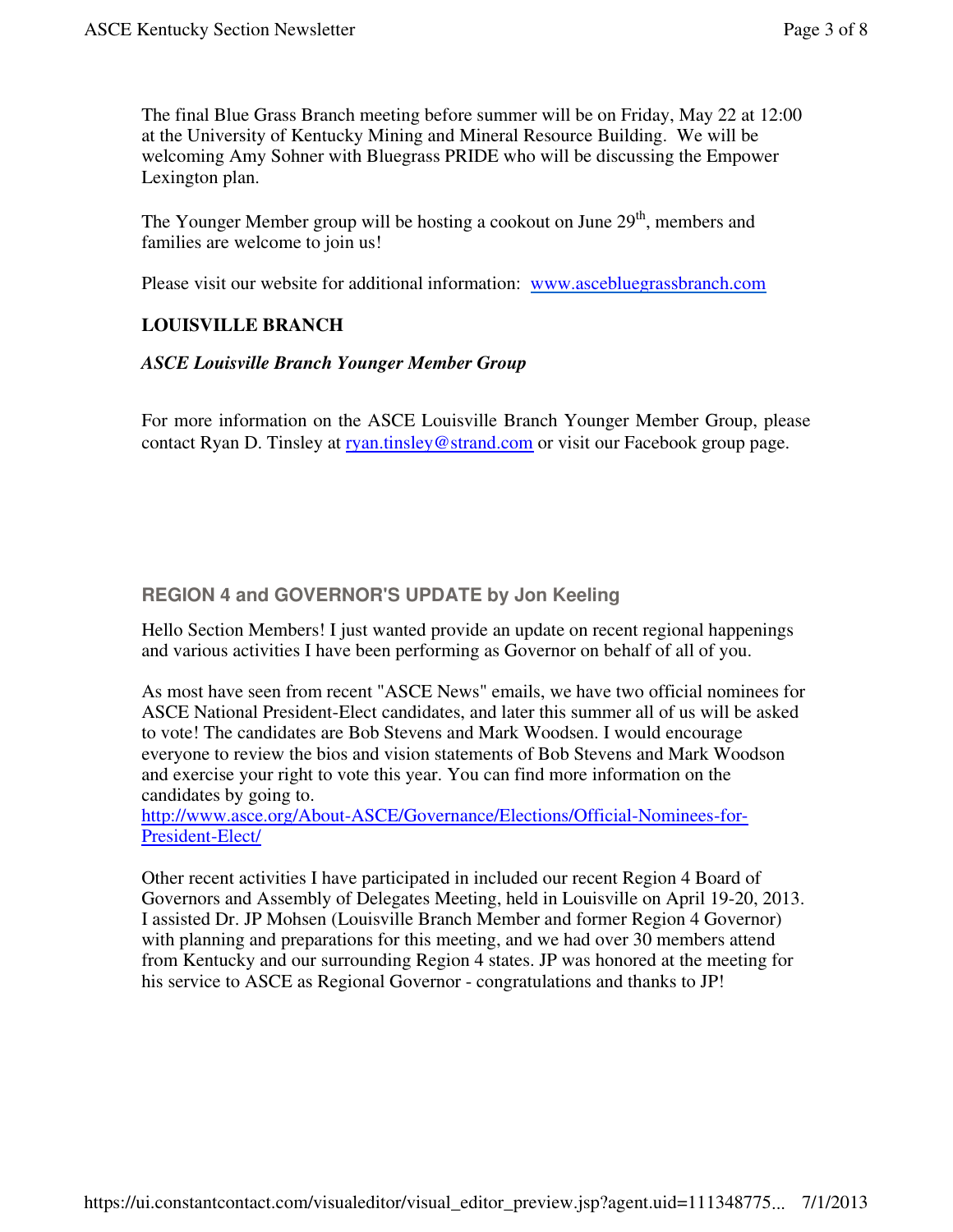

JP Mohsen Receiving Service Award

I also offer my congratulations to Sean Craig, Louisville Branch Younger Member, who received 1<sup>st</sup> Place in the D.V. Terrell Award Competition, held at our meeting as well. Way to go, Sean!



Sean Craig, PE Recieving the DV Terell Award Presented by Ted Niemann, PE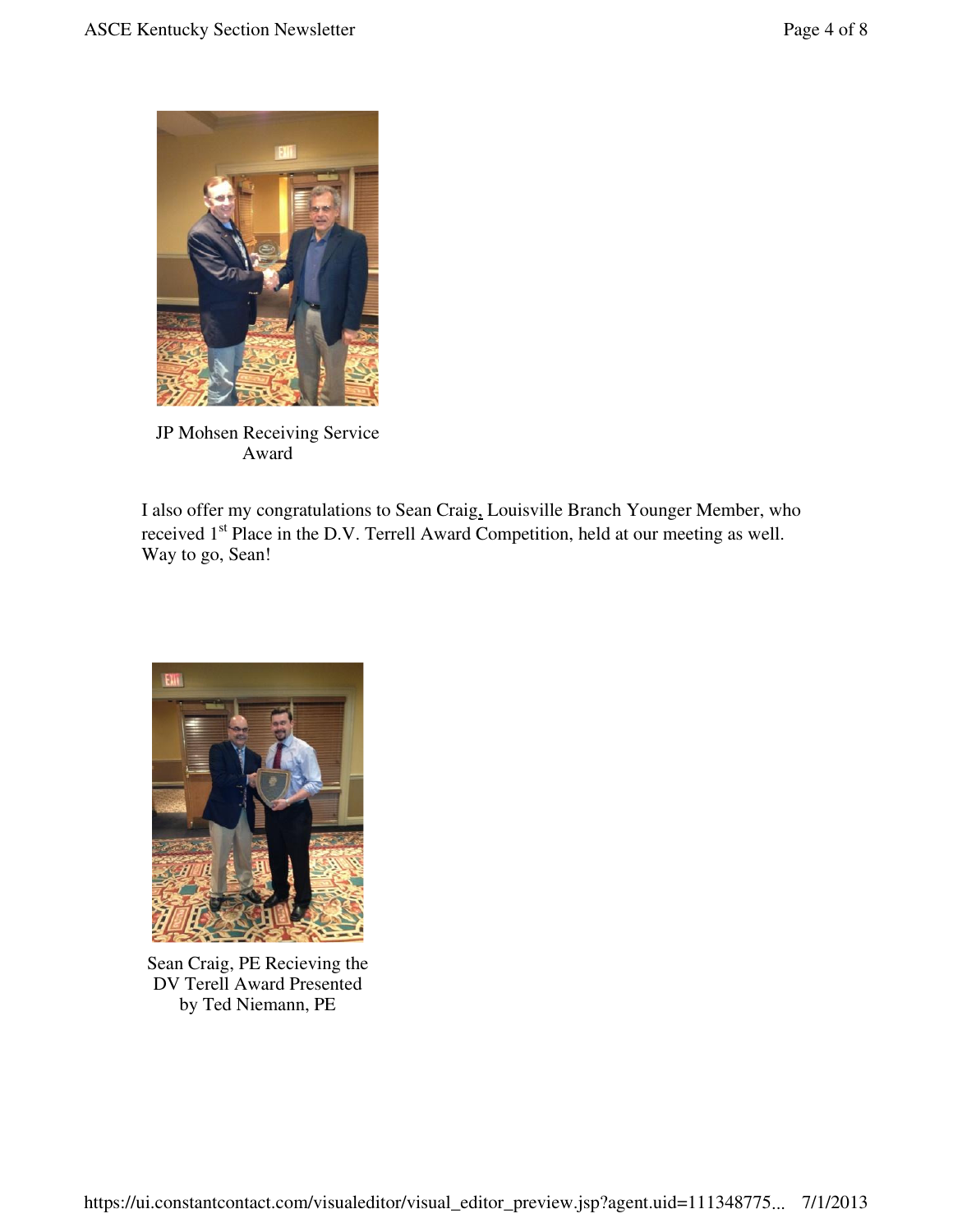

2nd Place Winner Kevin McAlister was presented a check for his paper from Ted Niemann

More recent branch and student chapter meetings that I have attended included a January meeting with the University of Kentucky Student Chapter, and a Louisville Branch meeting April 12<sup>th</sup>, where we learned of ongoing activities by the University of Louisville Student Chapter, and I met/talked with several of their officers after the meeting. I would like to congratulate the Univ. of Louisville Student Chapter, for their recent 1<sup>st</sup> Place finish at the ASCE Regional Steel Bridge Competition. Congratulations and good luck in the National Competition in Seattle!!

I appreciate the opportunity to serve on the ASCE Region 4 Board as your Governor. Please feel free to contact me about any issues concerning ASCE at the local or state level. My contact information is phone: (859) 940-2854 (cell); email: jon.keeling@stantec.com.

# **2013 ASCE Legislative Fly-In Report**

The 2013 Legislative Fly-In organized by ASCE National was held in Washington DC from March 19 through March 21, 2013. Jon Keeling and Daniel Tegene attended the Fly -In as the Kentucky Delegation. Over 200 ASCE members attended the session.

Some of the major items discussed at the Fly-In include:

- 2013 Report Card for America's Infrastructure
- WRDA Water Issues
- Surface Transportation Funding
- National Dam and Levee Safety Program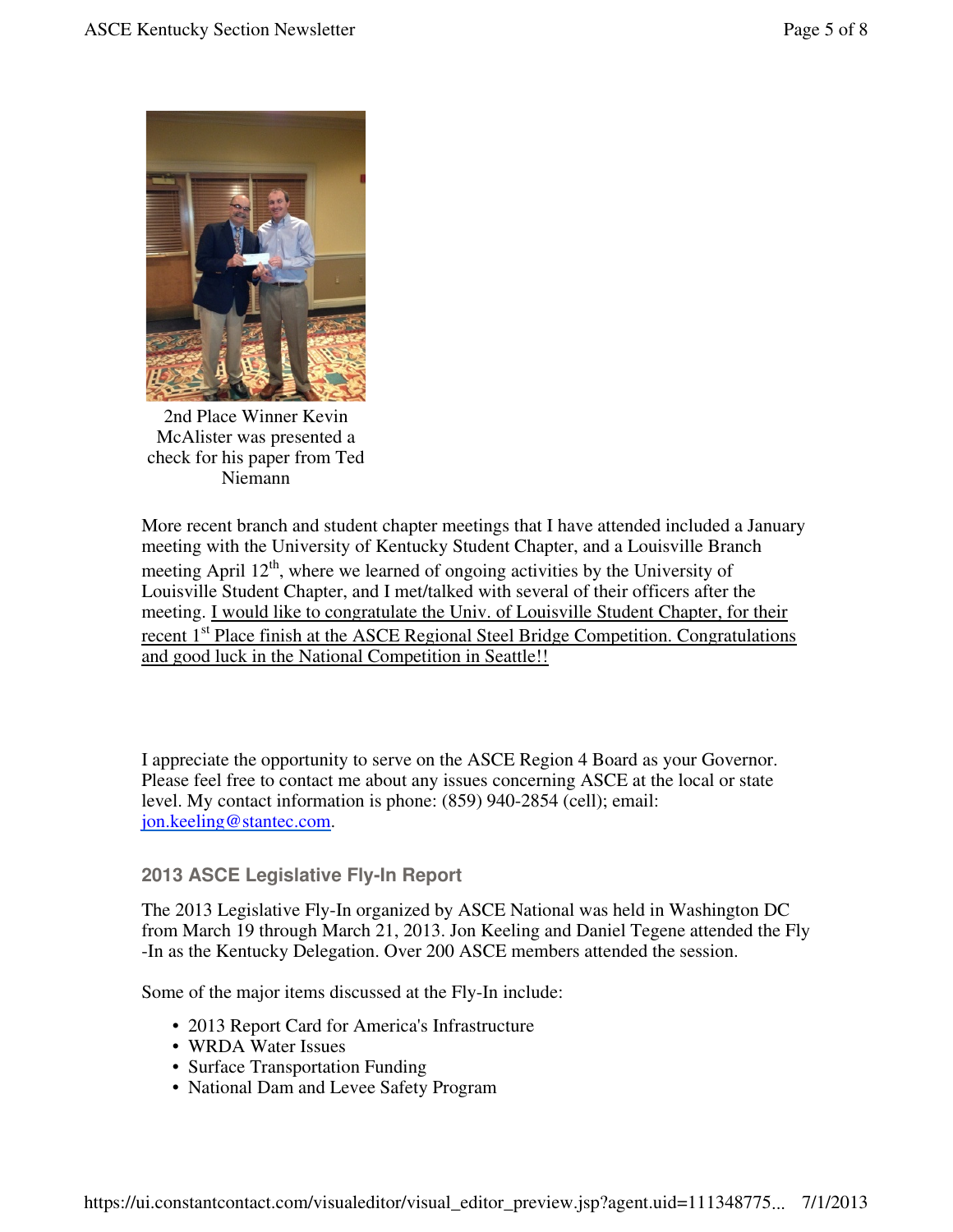Jon and Daniel met with the Legislative Assistants of Senator Rand Paul and Senator Mitch McConnell. They also met separately with Rep. John Yarmuth and Andy Barr

The Kentucky Delegation conveyed the message of working across the aisle and working towards a long term funding solution for the Surface Transportation Trust Fund, as well as for the continued successful work on a new WRDA Bill this year. The Delegation also provided an informational binder to the representatives that highlight the results of the 2013 National Report Card.

The Delegation also provided the infrastructure website should the elected officials need further details. http://www.infrastructurereportcard.org/

The Delegation stressed the need for Congress to identify a reliable, sustained user fee approach to building and maintaining the nation's infrastructure.

The Kentucky Delegation will continue to meet with the elected officials or their representatives when they came back to their home state. We encourage all ASCE members to write, call or attend local meeting with the elected officials to show support for passage of the bills indicated above or express the need to fund the construction and maintenance of America's aging infrastructure.

Daniel Tegene Kentucky Delegation

#### **ANNOUNCMENTS**

#### **University of Louisville Steel Bridge Team - On Their Way to Washinton State**

In August 2012, the University of Louisville Steel Bridge Team began the design of their 2013 bridge, striving for improvements in lightness, efficiency, and practicality in construction. The Team achieved all of these goals; compared with the 2012 bridge, the 2013 bridge is 55% lighter and it requires 67% less time to construct. These successes were made evident at the regional Ohio Valley Student Conference on April 6, 2013, where UofL competed against the likes of the Ohio State University, Carnegie Mellon,

and the University of Pittsburgh. The UofL Team placed  $1<sup>st</sup>$  in four of the six categories of the competition: lightness, efficiency, economy, and construction speed. These

successes enabled the Team to place  $1<sup>st</sup>$  overall for the first time in Uof L history!

The UofL Team will now advance to Seattle, WA, where the 2013 National Student Steel Bridge Competition is to be held May 31-June 1. The students are excited to represent Louisville amongst prestigious schools such as UC Berkeley and MIT. The Team aspires to place in the top ten.

The UofL Steel Bridge Team was revived in 2009. After four years of involvement in this competition, the Team has now been nationally competitive for two consecutive years. These students are proud of the Team's improvements and plan to further grow the program and encourage involvement in other ASCE competitions such as concrete canoe.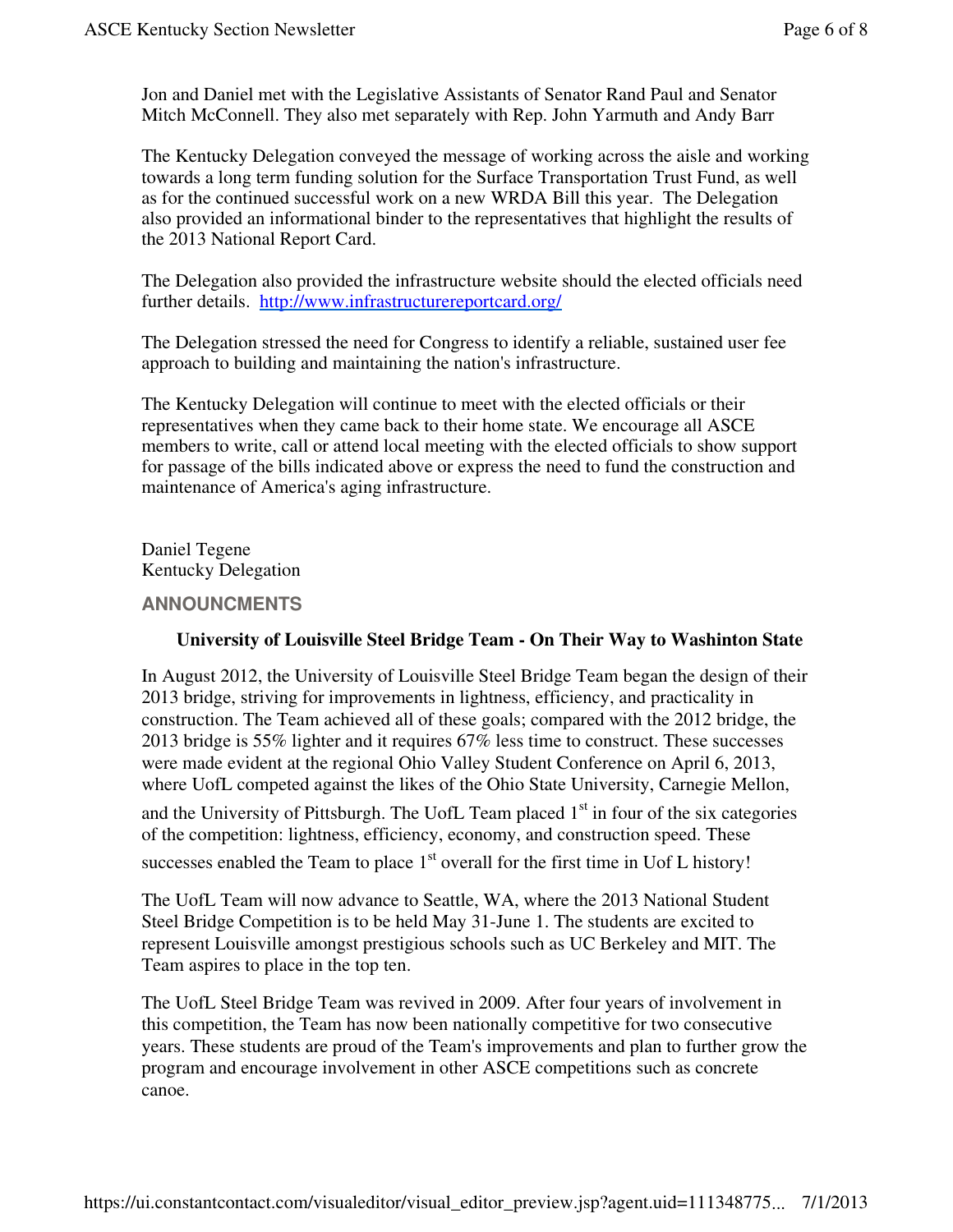Many thanks to the UofL Steel Bridge Team sponsors, whose donations made the Team's success possible: the Walsh Group; Craig Machinery & Design; KSPE Louisville; ASCE Kentucky Section; ASCE Louisville Branch; Caldwell Tanks; C&I Engineering; Luvata; the Structural Engineers Association of KY; Vogt Power International; UofL SGA; UofL CEE department; UofL Dean's Office; Strand Associates; HDR Inc.; Gresham, Smith, & Partners; and individual donors such as Chris Keil and Da-Wyone Haynes.



2013 U of L Design and Build Team

## **Fall 2013 Civil Engineering PE Review Course**

Faculty of the Department of Civil and Environmental Engineering, University of Louisville, in conjunction with the Kentucky Engineering Center, is offering a PE review course for six Saturdays, from 8-17-2013 through 9-28-2013. This course has been continuously offered each fall and spring since 1996. For a full flyer and registration use the following link. **Fall 2013 PE Review Course**

If you have any news that you would like to have included in the next newsletter please email me the information at  $\frac{\text{collecte}.\text{easter}@\text{ky.gov}}{\text{y.gov}}$ . The next newsletter will be sent out in the Fall.

Sincerely,

Colette Easter ASCE KY Section Newsletter Editor

Kentucky Section | | colette.easter@ky.gov| http://kyasce.org/

- -, KY 40511

Copyright © 2013. All Rights Reserved.

Forward this email

**XV SafeUnsubscribe** 

- Trusted Email from **Constant Contact** Try it FREE today.

This email was sent to colette.easter@stantec.com by colette.easter@ky.gov | Update Profile/Email Address | Instant removal with SafeUnsubscribe™ | Privacy Policy.